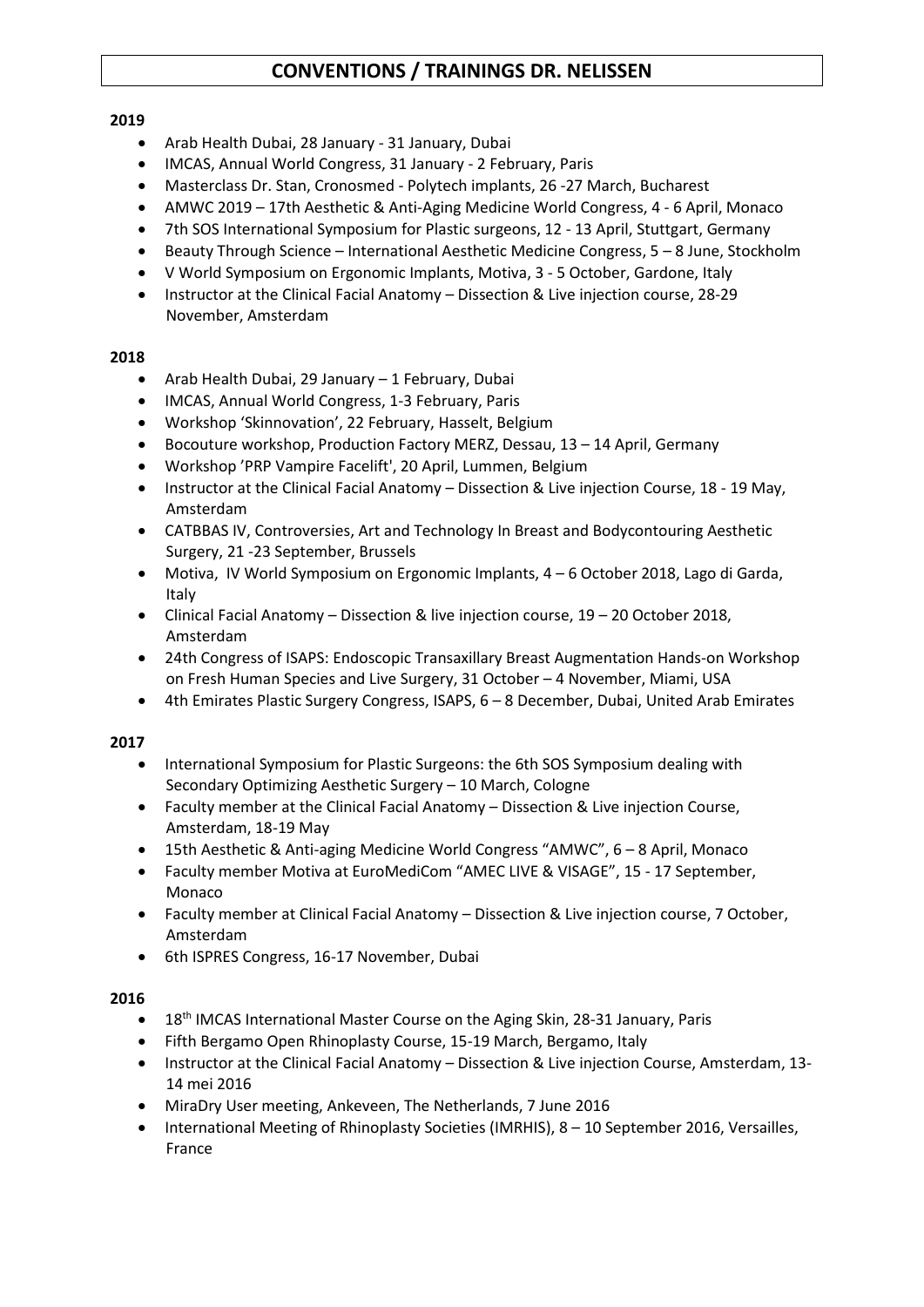- World Symposium on Ergonomix Implants 2016, 15 -17 September 2016, Gardone Lago di Garde, Italy
- CATBBAS III, Controversies, Art and Technology In Breast and Bodycontouring Aesthetic Surgery, 30 September – 2 October, Brussels
- MERZ workshop, Filler Radiesse & Belotero, 15 October, Global Care Clinic®, Zolder, Belgium
- The [23rd Biennial Congress of](http://www.isapscongress.org/) ISAPS, 23-27 October, Kyoto
- ISAPS Course UAE 2016, Congres, 16-19 November 2016, Dubai, United Arab Emirates
- Instructor at the Clinical Facial Anatomy Dissection & Live injection Course, Amsterdam, 1 2 December 2016

# **2015**

- Instructor at the workshop Merz fillers: RADIESSE® & BELOTERO® VOLUME, 16 January, Global Care Clinic®, Zolder
- The Arab Health Congress 26-29 January 2015, Dubai, United Arab Emirates
- Silhouette soft en Ellansé workshop, Carpe Clinic Dr Karavani, 5 February, Antwerp
- Workshop MOTIVA "Ergonomix"– Sure Medical, 7 February, Atomium, Brussel
- CO2 laser workshop LaserMedico, 28 February, Vilvoorde
- Instructor at the 13th Aesthetic & Anti-Aging Medicine World Congress, 26-28 March 2015, Monte Carlo, Monaco
- Instructor at the Workshop "Clinical Facial Anatomy", 8-9 May 2015, Amsterdam
- Workshop TeosyalPen® & Teosyal RHA, 30 May 2015, Be Clinic, Dr. Plovier, Overijse
- Isaps 'Waterjet liposuction', 12th BEAULI Workshop, 12 June, Berlin
- Isaps, [7th International Eurasian Aesthetic Plastic Surgery Course,](http://www.isaps.org/medical-professionals/courses/7th-international-eurasian-aesthetic-plastic-surgery-course) 18-20 June, Dr. Cerkes, Istanbul <http://www.cosmed-clinic.com/>
- 3rd Istanbul Advanced Rhinoplasty Course**,** 18-20 June, Dr. Cerkes, Istanbul
- CATFAS V Coupure Seminars, Advanced MACS-lift, Dr. Tonnard & Dr. Verpaele, 4-6 September, Gent
- First Emirates Plastic Surgery Congress, 30 October-1 November, Dubai, UAE
- World Symposium on Ergonomic Implants, 25 September 2015, Lago di Garda, Italy
- Instructor at the Clinical Facial Anatomy Euromedicom, 27-28 November 2015, Amsterdam

# **2014**

- ISAPS Dubai Teaching Course 2014, 24-25 January, "Come see the Future"
- Guest operations in Bella Roma Medical & Aesthetic Surgery Center in Dubai, 29 January, [\(http://www.bellaroma.ae/\)](http://www.bellaroma.ae/)
- Arab Health, 27-30 January 2014 Dubai
- 12<sup>th</sup> Anti-Aging Medicine World Congress AMWC 2014, 3-5 April Monte Carlo, Monaco
- Workshop Merz, 'Belgische Vereniging Esthetische Geneeskunde', 24 April, Brussel
- RBSPS meeting, 10 Mai, Knokke, Belgium
- SAUDI GERMAN HOSPITAL , 6 September, Dubai,<http://www.sghdubai.ae/>
- ISAPS 22nd CONGRESS September 19-22, 2014 Rio De Janeiro, Brazil, <http://www.isapscongress.org/>
- Workshop Silimed **-** Polyurethane Implants, 20 September, Rio de Janeiro, Brazil

- Secondary Optimizing Aesthetic Surgery Symposium , 22 February, Köln/Keulen
- Bruco workshop 'Teosyal redensity expert', 22 March, Brussels
- Facial Anatomy & Aesthetic Pitfalls, Dr. Ali Pirayesh, 28 March, Global Care Clinic Zolder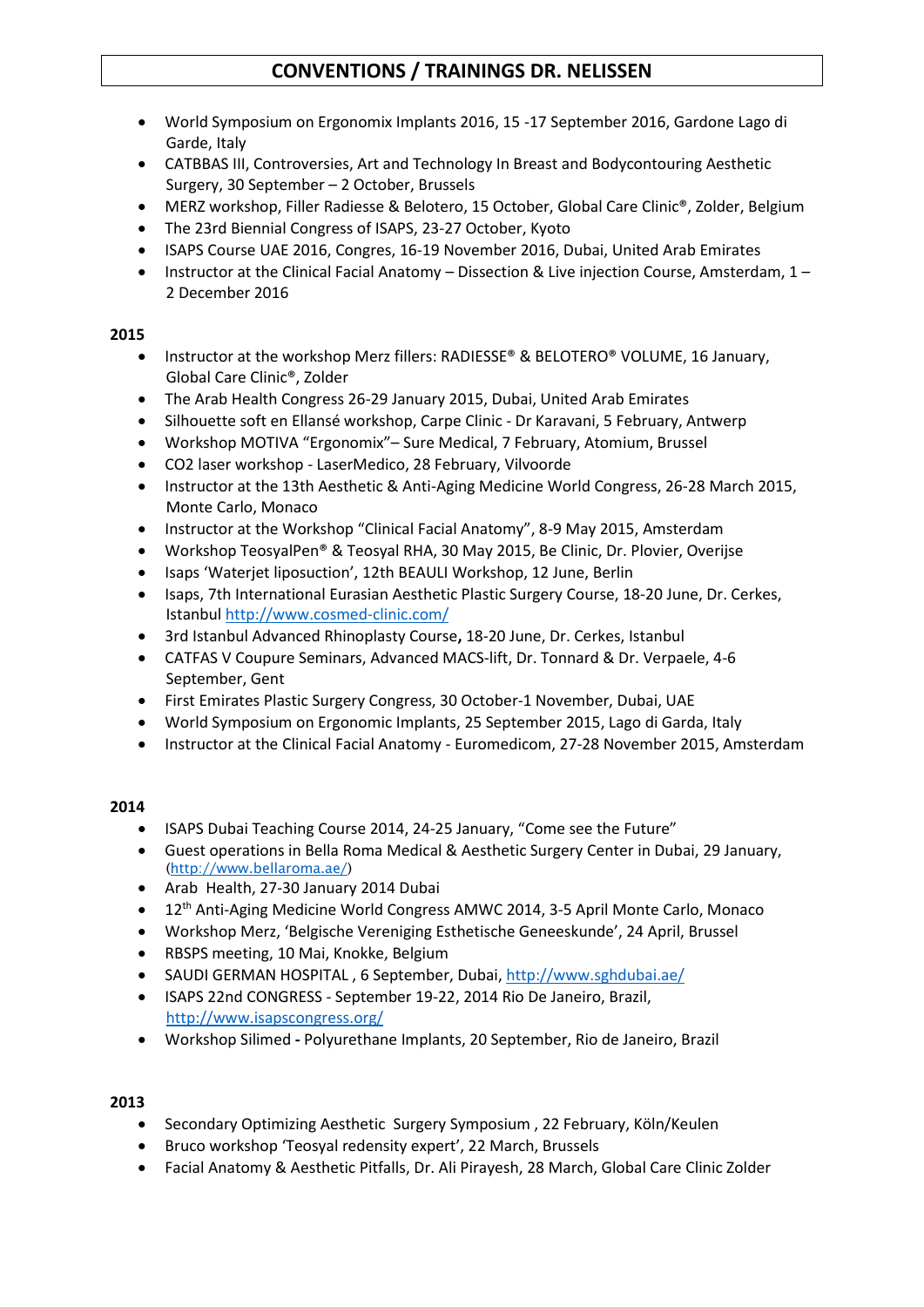- Spring Meeting of the RBSPS, 27 April, Liège
- Seminar BSPC workshop sterilisation, Beaucare clinic, 14 May, Machelen
- Workshop by Dr. Mauricio de Maio, Volbella Volift Botox, 24 May, Breda, [\(www.mauriciodemaio.com.br\)](http://www.mauriciodemaio.com.br/)
- CATFAS IV Coupure Seminars "Controversies, Art and Technology in Facial Aesthetic Surgery", Gent, 7-9 June (E:mc2 – Dr. Tonnard / Dr. Verpaele)
- 22<sup>nd</sup> ISAPS course, Aesthetic education worldwide, 26-28 September, Cannes

## **2012**

- 14<sup>th</sup> IMCAS International Master Course on the Aging Skin, Paris
- Symposium Esthetische Geneeskunde, 11 February, Antwerpen
- 10<sup>th</sup> Anti-Aging Medicine World Congress AMWC, 29-31 March, Monte Carlo, Monaco
- 21st ISAPS congress 2012, 4-8 September, Geneva
- ISAPS 2012 21th Congress September, Barcelona
- International Congress in Aesthetic Anti-Aging Medicine & Medical Spa ICAAM November Dubai
- Merz Aesthetic European Expert Summit, 17-18<sup>th</sup> December 2012 MAEXS 2012 Amsterdam

## **2011**

- 13<sup>th</sup> IMCAS International Master Course on the Aging Skin 6-9 January, Paris
- Private teaching course in E:mc2 Gent (Dr. Tonnard) MACS-lift & Polyurethane breast augmentation [\(www.emctwee.be\)](http://www.emctwee.be/)
- XXIst Congress of the Belgian Society of Aesthetic Medicine: 18 -19 March, Brussels
- Dubai Derma 19-21 April, Dubai
- Dubai Guest Operator Liposuction instructor Dr. Luiz Toledo, Dubai
- IPRAS 16th congress 22-27 May, Vancouver

#### **2010**

- 12<sup>th</sup> IMCAS International Master Course on the Aging Skin, 8-11 January, Paris
- 8<sup>th</sup> AMWC Anti-aging Medicine World Congress & Medispa, 8-10 April, Monaco
- Breform specialist meeting, Bloomedical, 10 April, Antwerp
- CATFAS III 2010 Coupure Seminars "Controversies, Art and Technology in Facial Aesthetic Surgery", 4-6 June Gent (E:mc2 – Dr. Tonnard / Dr. Verpaele)
- NVPC Congres, 1-2 October, Amsterdam
- Obagi seminar, 12 October, Vught
- Miami Fat Graft Course: 30 October (Dr. Roger Khouri) [\(www.miamibreastcenter.com\)](http://www.miamibreastcenter.com/).
- Restylane Workshop, Dr. Vandeputte, 24 November, Oudenaarde

- 11<sup>th</sup> International Master Course on the Aging Skin, IMCAS Paris
- NEWTEC 2009 Symposium on Aesthetics New Techniques with Live Surgery, Cosmipolis Clinic Brugge
- 5<sup>th</sup> M\_A\_S\_T\_E\_R conference for Network-Lipolyis, Germany
- International Meeting on Aesthetic and Reconstructive Facial Surgery in Mykonos
- QMP 2009 Aesthetic Surgery Symposium in Chicago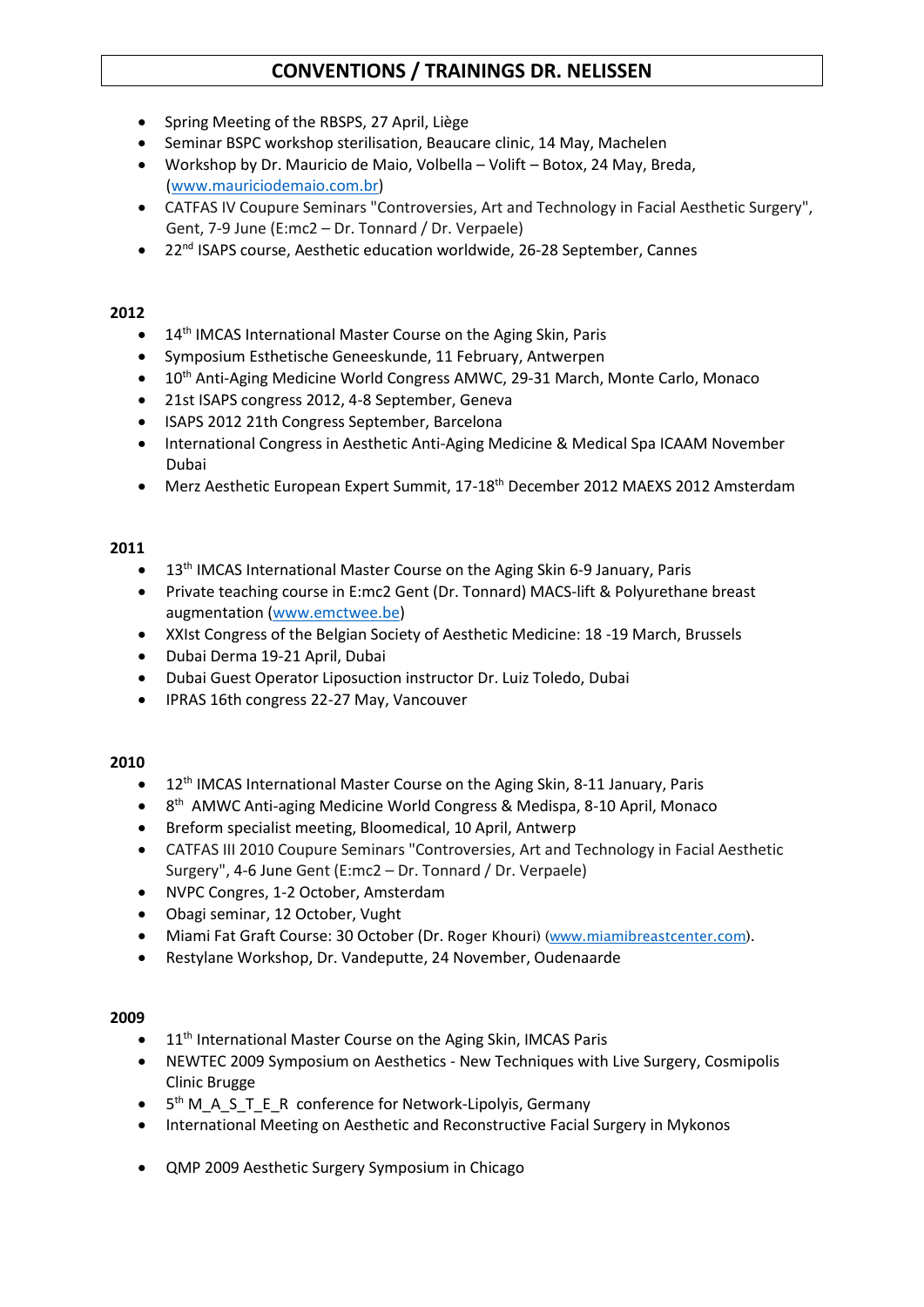- Radiesse Workshop in Atlaskliniek
- Sebbin workshop by Dr. Mertens, Medipolis, Antwerp
- Expert meeting Allergan McGhan Natrelle, Antwerp
- 'De la Pratique à l'Art' by Dr. Jean Hébrant, Jambes
- BioDynamic™ System with hands-on training by Dr. Demeyere, Gent

## **2008**

- $\bullet$  10<sup>th</sup> International Master Course on the Aging Skin, IMCAS, Paris
- 19th Congress of ISAPS Melbourne, Australia
- Guest surgeon Dr. Darryl Hodgkinson in Sydney, Australia [\(www.drhodgkinson.com\)](http://www.drhodgkinson.com/)
- Guest surgeon Dr. Woffles Wu, Singapore, known for the Woffles-lift [\(www.woffleswu.com\)](http://www.woffleswu.com/).
- 4<sup>th</sup> Beauty through science, Akademikliniken Stockholm
- Training in injection techniques "The whole face approach" by Mauricio de Mayo, Botox Allergan, Quole Clinic, Waalre
- Office Based Anaesthesia and surgery, UCL, Brussels
- XXIst Meeting of the Mediterranean Society of Plastic Aesthetic Surgery, Nice
- Miami Fat Graft Course (Dr. Roger Khouri) [\(www.miamibreastcenter.com\)](http://www.miamibreastcenter.com/).
- European Congress on Anti-aging And Aesthetic Medicine, Düsseldorf
- Guest surgeon at Dr. Claude Le Louarn, Paris, known for concentric malar lift [\(www.lelouarn.net\)](http://www.lelouarn.net/)

## **2007**

- 9<sup>th</sup> International Master Course on the Aging Skin, IMCAS Paris
- 3<sup>rd</sup> Beauty through science, Akademikliniken Stockholm
- 14th International Congress of the International Confederation for Plastic, Reconstructive and Aesthetic Surgery (IPRAS 2007), Berlin
- CATFAS II "Controversies, Art and Technology in Facial Aesthetic Surgery", Gent (E:mc2)
- 4th International Congress for Injection-Lipolysis, Paris
- NEWTEC 2007 Symposium on Aesthetics New Techniques with Live Surgery, Cosmipolis Clinic Brugge

#### **2006**

- 8<sup>th</sup> International Master Course on the Aging Skin, IMCAS, Paris
- ISAPS Cape Town Instructional Course on Aesthetic Plastic Surgery, South Africa
- Guest operator Dr Des Fernandez in Kaapstad, Zuid-Afrika [\(www.environ.co.za\)](http://www.environ.co.za/)
- Contour Threadlift Skills Transfer Course, London
- XV International Course on Plastic and Aesthetic Surgery in Clinica Planas, Barcelona
- ISAPS Surgery Facilities Resources Inspector Training Course, Knokke
- Joint BeNeLux meeting 2006 Knokke BVPRAS en NVPC
- Skintech peeling workshop with Dr. Philippe Deprez, Empuriabrava, Spain [\(www.clinicahera.es\)](http://www.clinicahera.es/)

- 7<sup>th</sup> International Master Course on the Aging Skin, IMCAS, Paris
- CATFAS I Coupure Seminars "Controversies, Art and Technology in Facial Aesthetic Surgery", Gent (E:mc2 – Dr. Tonnard / Dr. Verpaele)
- Workshop bilprothesen Laboratoires Sebbin, Paris
- Lustrum Belgische Vereniging voor Plast., Reconstr. en Esthetische chirurgie: 50 jaar